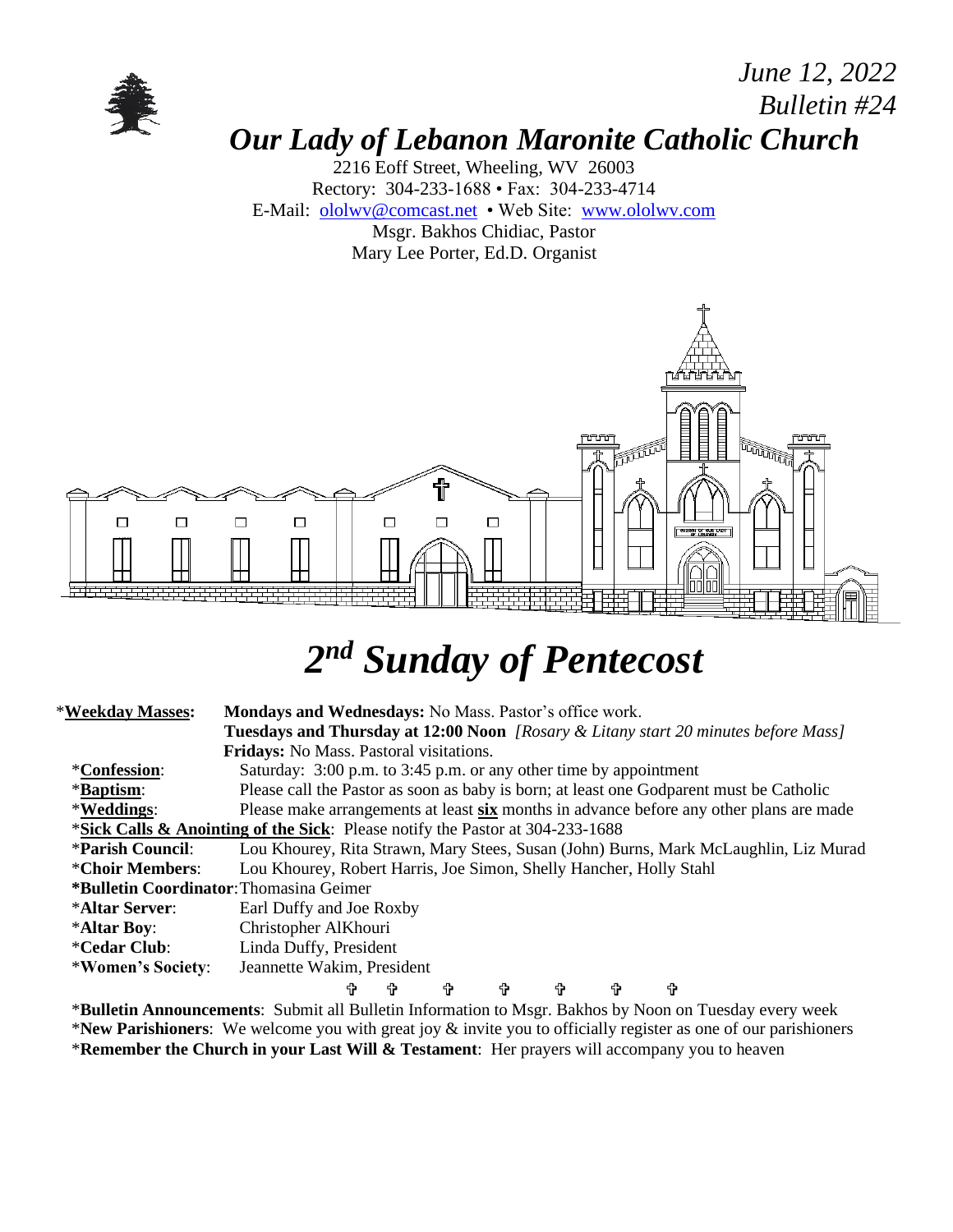# *2 nd Sunday of Pentecost: Trinity Sunday*

Readings: Rom 11:25-36 and Mt 28:16-20

#### **And a Child Shall Lead**

One day St. Augustine was walking along the shore of the Mediterranean Sea, meditating on the mystery of the Holy Trinity. He hoped to understand it more fully so he could explain it in a work he was about to compose. He was lost in his thoughts when he came across a little boy playing at the side of the sea. The young lad was running back and forth, using a shell to carry water from the sea into a hole he had dug in the sand.

"What's that you're doing, young friend?" Augustine asked. "I'm trying to put all the water from the sea into this little hole," the boy replied. Augustine smiled. "But that's impossible," he said gently. "Can't you see that the hole is too small, and the sea too large?" "So you think I can't do it?" the boy asked, looking up directly at Augustine. "Let me assure you of this: it will be easier for me to put all the water of the sea into this little hole than it will be for you to comprehend or explain the doctrine of the Holy Trinity!"

No sooner had the boy spoken these words than he disappeared -an angel, in fact, who had taken the form of a child to give St. Augustine this important lesson. The learned doctor thanked God for such a favor, and gave himself no further trouble trying to penetrate inscrutable mysteries.

# *This Weekend, June 11-12: 2 nd Sunday of Pentecost*

#### **Saturday, June 11 at 4:00 p.m.:**

Rosella Saseen, parents Nancepe & Helen, grandparents Shikrey & Helen Saseen by her last Will

- George Joseph (Anniversary) by Larry & Becky Ferrera
- Bob Sengewalt by his grandchildren: Jeff, Courtney and Patrick Sengewalt
- Special Intention

#### **Sunday, June 12 at 10:30 a.m.:**

- Bill Dougherty by his wife Carol
- Diane Palotay by Lou & Charlotte Khourey and Family
- Khalil & Sadie & Maria Harb and Annette & Al Togliatti by Jamil Harb (Troy, MI)

#### *Next Week Mass Schedule*

**Monday, June 13:** No Mass, Office work.

#### **Tuesday, June 14 at Noon:**

- Sylvia Long, her husband Arthur, & her son Mark by her last will
- Rosella Saseen, parents Nancepe & Helen, grandparents Shikrey & Helen Saseen by her last Will
- Diane Palotay by Jennifer & Mark Jarrett

**Wednesday, June 15:** No Mass. Office work.

#### **Thursday, June 16 at Noon:**

- Don & Helen Fielding
- Diane Palotay by Chamse Rahi
- Living & Deceased of Tom & Judy Brock Jr.

**Friday, June 17:** No Mass. Pastoral visitations.

### *Father Day Masses from June 18 until 24*

#### *Deceased Fathers*

#### Special Remembrance

--on June  $19^{th}$ : Annette & Al Togliatti (Anniversary) by their daughter GiGi Rice

- --on June 19<sup>th</sup>: Sister Mary Thomasina John by Ron & Susan (John) Burns
- --on June 23rd: Cathy Sharp Howard (Anniversary) by Dave and Debbie Sengewalt
- Habib Khourey, Louis Khourey Sr., & Nassif Nader by Lou, Charlotte, Emmalena & Louie Khourey
- Charles "Pud" Howard, Bruce Cody Riggs and Franklin C. Howard by Lou & Charlotte & Family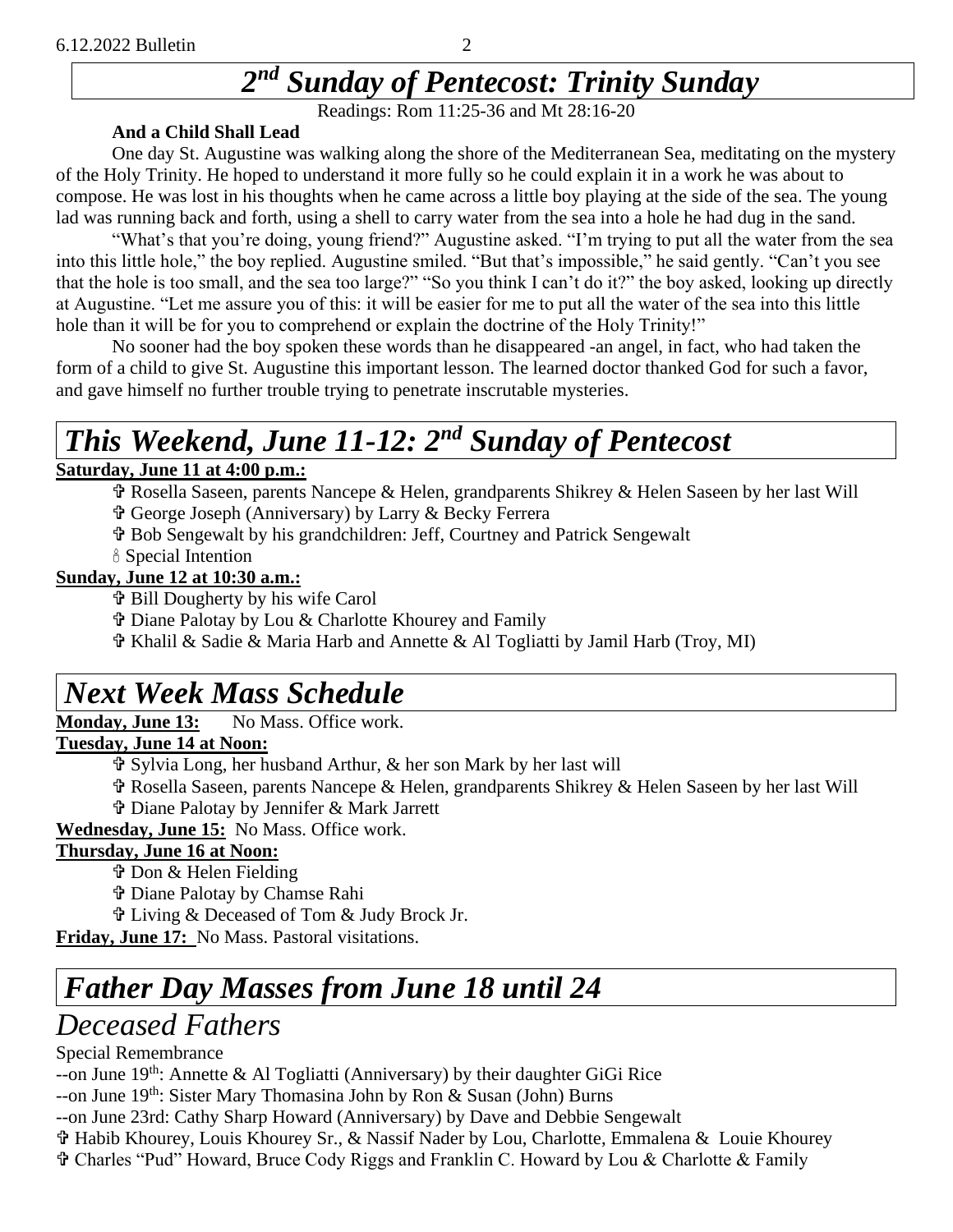- Richard W. Frazier by his wife Luane Frazier & sons Rick & John
- Thomas A. Ferris by his daughter Denise Ferris
- Dennis Fahey by George & Patty Fahey
- Vincent Jacovetty by George & Patty (Jacovetty) Fahey
- Bill Dougherty & Charles Habdo by Carol Dougherty & Lisa Kennedy
- George Fadoul & Joseph Duffy by Mickey & Linda Duffy
- Bob Sengewalt by Dave & Debbie Sengewalt
- Anthony George by his daughter Margaret George (MN)
- Greg George by his sister Margaret George (MN)
- John T. John & D. William Burns by Ron & Susan Burns
- Thomas John & David Joseph by Ron & Susan Burns
- Thomas Jochum by his children & grandchildren
- Ed Shiben & Ray McFarland & Joseph Shiben by John & Dee Shiben
- Ralph Shipley & Thomas Moses, Jr. & Namon Joseph & Thomas Moses,Sr. by Thomasina Geimer
- John B. Moses by his son Jim Moses
- Jan Hendrickson by his son Josh Hendrickson
- Robert J. Shutler, Sr.; Fred Shutler; Harry J. Nolte; Jarry F. Nolte (great-grandfather) by Janet Shutler
- Elias Frenn by Diane & Justin Frenn & Andreah & Zack Riedel
- Samuel Gaudio (father) Holy Bine (husband) by Shirley Bine
- Steve Schlog (father) & Bob Saseen (husband) by Fran Saseen
- Donald A. Nickerson Sr., & Albert Nickerson by their loving Family
- Nicholas Elias by his loving Family
- Holly Bine by his wife Shirley & son Ken
- Mike Joseph & Alphonse Joseph by Vickie Joseph
- Clay Allen & Albert Valles by Vickie Joseph
- Louis Valles by Vickie Joseph
- Silvio (Joe) Perilli & Antonio Perilli by Paula Perilli
- John A. Tapscott by Paula Perilli
- Walter Elwartoski by his son Richard Elwartoski
- Melo J. Wakim by the Wakim Family
- William M. Yeater & Lawrence J. Belt by Chris & Jeannette Wakim & Family
- George Popovich by Joe & Nikki Popovich
- Augie Montalbano by Joe & Nikki Popovich
- Nimon Joseph & Maroon Habeb by Jean Weisner & Family
- George Saseen by his son George Saseen
- Steve Harasuik by his daughter Susan Saseen
- Steve Sofka & Walter Machel by Mr. & Mrs. Mike Sofka
- Tim Stanton and Bill Sayre by Mr. & Mrs. Mike Sofka
- William E. Fitzgerald by Dick & Rosemary Coury
- John Wilson (husband) & Rudy Theodore Hodulik & Wayne Wilson by Judy Wilson
- Ray Palotay by the Palotay Family
- Al Schroeder by Mark Schroeder & Jane Wine
- Angelo Polsinelli by Rosalie Conti
- James A. George Sr., by his wife Shirley & Children Tara & Jim Jr.
- Frank Gray by his daughter Shirley George & grandchildren
- Adib Chidiac (father) & Nadim Chidiac (brother) by Msgr. Bakhos
- Deceased of the Thomas, Splatt & Nutter Families by John & Kathy Thomas (MN)
- Deceased of the Saseen & Schlog Families by Fran Saseen
- Deceased of the Saseen Family by the last Will of Rosella Saseen
- Deceased of the Long Family by the Last Will of Sylvia Long
- Ray McLaughlin, John Miller & George Joseph (Godfather) by Mark & Barb McLaughlin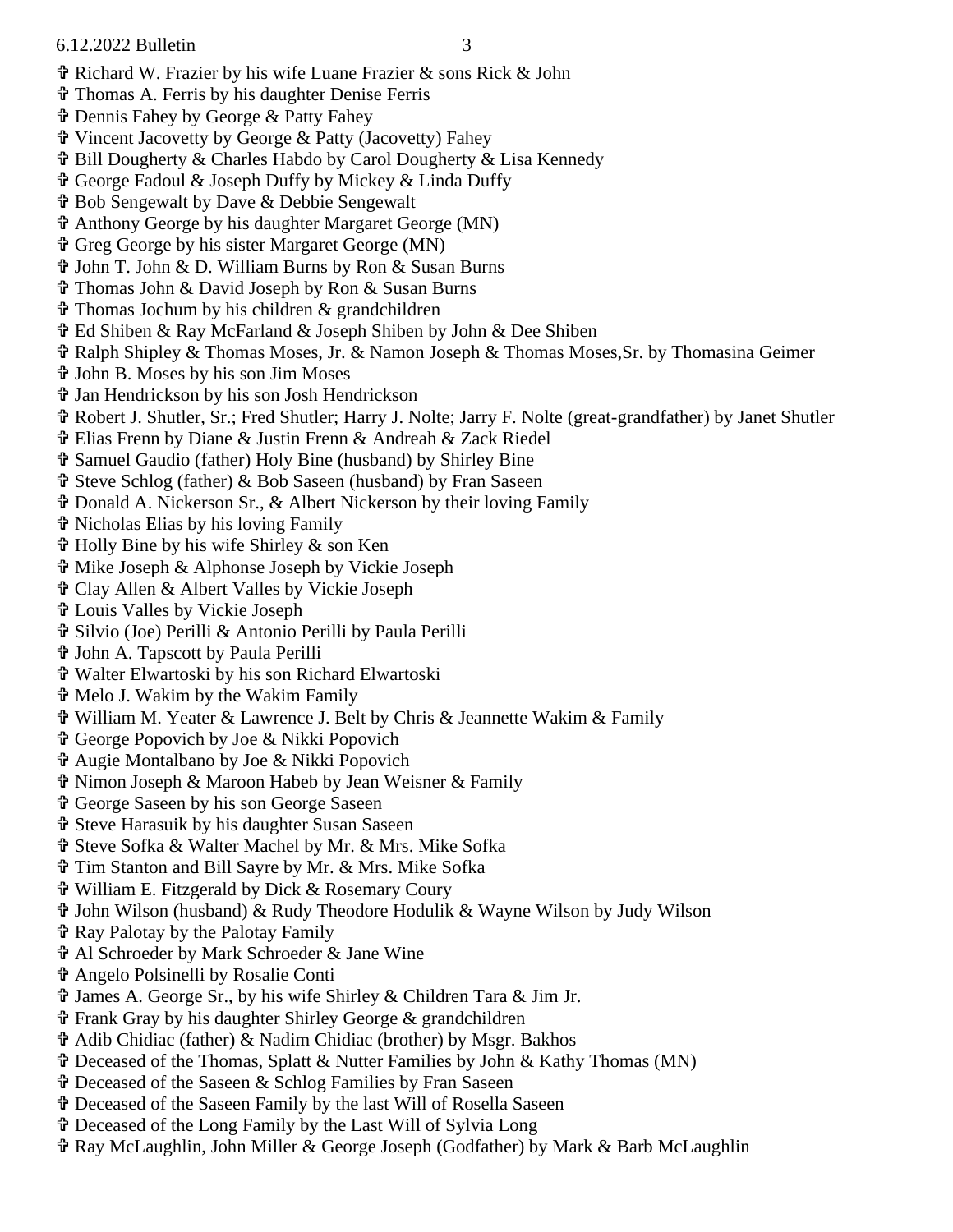George Joseph, Lawrence Ferrera, Edward Joseph, Elias Joseph by Larry & Becky Ferrera Gerard Joseph, Gary McLaughlin, Mickey McLaughlin, Ray McLaughlin by Larry & Becky Ferrera

### *Prayers for the Living Fathers* (Saturday, June 18 until Friday, June 24)

Lou H. Khourey by his children Emmalena & Louie

- Trent Jochum by his children
- Dr. Adel Frenn, Jim Thomas & Mike Riedel by Diane & Justin Frenn & Andreah & Zack Riedel
- Chris Wakim by Laura W. Chapman & Chris N. Wakim
- Joe Popovich by Nikki Popovich
- PJ Lenz by Joe & Nikki Popovich
- George Saseen by Jena, Matt & Luke Saseen
- Michael Sofka, Kevin Sofka, Philip Machel, Krzyztof Kowalski by Sarah Rinehart
- Patrick Rinehart & Terry Rinehart by Sarah Rinehart
- Larry Ferrera III, Tony Ferrera, Tony Renzella, Larry Ferrera, Jr, Mark McLaughlin by Becky Ferrera

#### *Women Society Meetings (Sunday, June 12 after Mass)*

The Women's Society will have a meeting on Sunday, June 12 after Mass. Then the monthly meeting will be held every first Sunday of the month after the 10:30 am Mass at the Cedar Hall. -- Jeannette Wakim

### *Birthdays Wishes in the Coming Month:*

- June 14: P.J. Lenz, Kathy Boehm
- June 15: Becky Joseph Ferrera
- June 20: Nick Ghaphery, Jr.
- June 23: Mary Beth Weisner
- June 27: Lindsay Lenz
- July 3: Larry Ferrera
- July 5: Bill Committee
- July 11: Justin Wilson
- July 12: Shaun Hancher

| <b>Your Church Support Last Week</b> |                                                                                              |  |  |  |
|--------------------------------------|----------------------------------------------------------------------------------------------|--|--|--|
| \$1,320.00                           | <b>Sunday Collection</b>                                                                     |  |  |  |
| 41.00                                | Candles                                                                                      |  |  |  |
| 51.00                                | Coffee Hour                                                                                  |  |  |  |
|                                      | 1,500.00 Donation to the church                                                              |  |  |  |
| 1,160.00                             | Mahrajan                                                                                     |  |  |  |
| 318.00                               | <b>Utilities</b>                                                                             |  |  |  |
| 1,856.00                             | <b>Rummage Sale</b>                                                                          |  |  |  |
|                                      | \$6,246.00 Total Deposits: May God reward you abundantly for supporting your spiritual home! |  |  |  |
|                                      | Finance Committee: Lou Khourey, Mary Stees, Linda Duffy, Susan Burns, Liz Murad              |  |  |  |

## *Please Pray for Those on Our Prayer List*

*(Note: Please call Msgr. Bakhos if you need your name added to our Prayer List. HIPPA regulations)* Emily Harris, Renee Beabout (daughter of Marge John), Joe Bryan, Regina Hancher, Thomasina Geimer, Mary Stees, Rex & Rita Strawn, Viola J. Yeater (mother of Jeannette Wakim), Mary Thomas, Jack Hogan (infant son of Mark & Michaela Hogan & great nephew of Lou Khourey), Justin Frenn, Elia Frenn, John Shiben, Patty Fahey, Fred Schweizer (brother of our organist Mary Lee Porter), Ted Olinski, Patricia Corder,

#### *What's New?*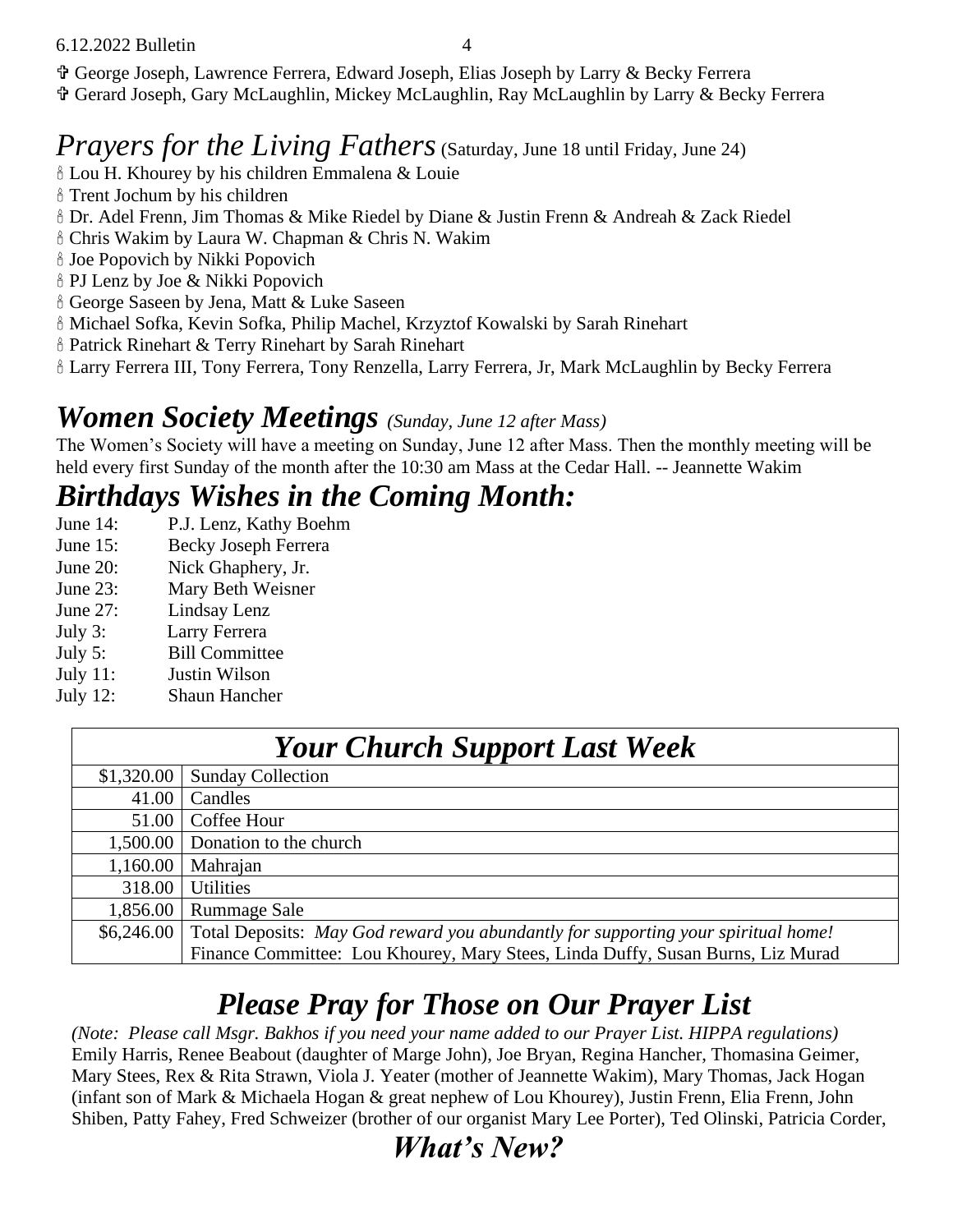### *Volunteers Needed at Spaghetti Dinner (Sunday, June 12 from noon to 5 pm)*

The 26<sup>th</sup> Annual Spaghetti Dinner benefiting the Catholic Charities Neighborhood Center will take place on **Sunday, June 12th from Noon-5p.m**. The dinner will be a curbside take-out event for 2022. This fundraiser provides a significant portion of the Center's budget each year.

Dinner servers are needed. We could really use 2 people every day Monday-Friday from 2:45 to 3:45 to help serve our neighbors at dinner time. Thank you for all you do to help us here.

--In gratitude, Betty Simeth, Food Program Manager

### *Win Cash – NAM Raffle*

If you want to share in the Raffle of the 2022 Maronite Convention in Minneapolis, please call Msgr Bakhos at 304-233-1688 and purchase a book of 5 tickets for \$20.00. Good luck.

| 1 <sup>st</sup> Prize        | \$4,000 |
|------------------------------|---------|
| $\gamma$ <sup>nd</sup> Prize | \$1,000 |
| 3rd Prize                    | \$700   |

### *Health Department-Food Handlers Classes*

All Ladies from the church who are working with food and food service at all events inside the church and at the Festival are required to have a current food handler card issued by the Health Department. Below are the dates of the classes:

| Tuesday, June 7    | $6:00$ p.m.  | <b>Wheeling Park White Palace</b> |
|--------------------|--------------|-----------------------------------|
| Wednesday, June 15 | $4:00$ p.m.  | <b>Wheeling Park White Palace</b> |
| Thursday, June 23  | $10:30$ a.m. | <b>Wheeling Park White Palace</b> |
| Tuesday, July 5    | $6:00$ p.m.  | Wilson Lodge (Oglebay Resort)     |
| Wednesday, July 13 | $4:00$ p.m.  | Wilson Lodge (Oglebay Resort)     |
| Thursday, July 21  | 10:30 a.m.   | Wilson Lodge (Oglebay Resort)     |

### *2022 Mahrajan (Festival) (Sunday, August 14, 2022)*

Please mark your calendars for Sunday, Aug 14, 2022 and plan on spending the day with us celebrating the Lebanese Mahrajan (Festival) at Oglebay Park!

The Lebanese Festival will begin with an outdoor Mass at 10:00 a.m. followed by the Mahrajan which will begin at 11:30 a.m. (or after mass) and close at 7:00 p.m. The committee will keep you updated on planning progress in the weekly bulletin. We also ask that you please feel free to make any suggestions or share your thoughts with any committee member.



- **Logo**. We have a **NEW Lebanese Festival Logo!** Please log-on to the Lebanese Fest Facebook page to view our NEW logo. **Please "Like" us on Facebook.**

- **Band** & **Singer** have been booked and contract signed.

- **50/50 Raffle** announcement has been mailed. The 50/50 Raffle will give you an opportunity to win \$5,000 if all tickets are sold! This year, we are only selling 500 numbered tickets. Tickets are \$20 each. You can purchase tickets from any Festival Committee member or call the church at 304-233-1688 for details. We will also be selling tickets after mass on Saturday's and Sunday's leading up to the day of the festival.

- **Festival Ad Book**. We are accepting ads for the Ad Book. If you have purchased an ad in past years, you should have received information in the mail. We are asking you to please consider renewing your previous ad or purchase new ad space for this year.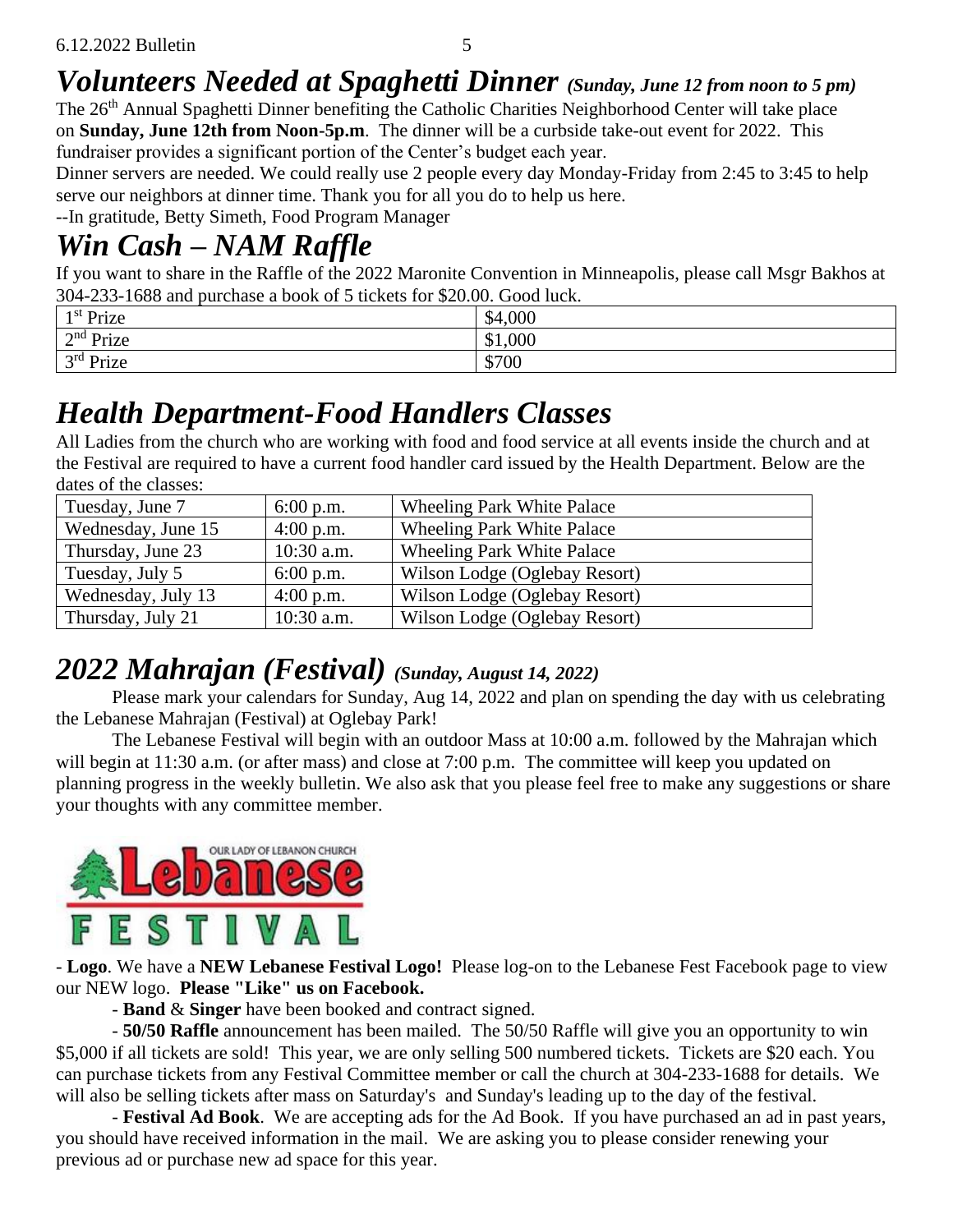-**Table Reservations**: 1 table seating 8 people under tent (cost price: \$130.00; 1 open-air wooden picnic table:  $$65.00$ . Reservation due date is June  $29<sup>th</sup>$ .

- **Menu items:** All your favorite Lebanese food items are planned. More details to follow.

- **Volunteers:** We love and need our volunteers! No event can be successful without the help of our volunteers. If you are able to volunteer, please contact any committee member.

#### **Mahrajan Committee:**

Liz Murad, Mahrajan Committee Chairperson, Monsignor Bakhos, Lou Khourey, Susan John-Burns, Nick John, Ryan Storm, Ava Murad

## *Spirituality: Road to Life*

At first, I saw God as my observer, my judge, keeping track of the things I did wrong, so as to know whether I merited heaven or hell when I die. He was out there sort of like a president. I recognized His picture when I saw it, but I really didn't know Him. But later on when I met Christ, it seemed as though life were rather like a bike ride, but it was a tandem bike, and I noticed that Christ was in the back helping me pedal. I don't know just when it was that He suggested we change places, but life has not been the same since.

When I had control, I knew the way. It was rather boring, but predictable it was the shortest distance between two points. But when He took the lead, He knew delightful long cuts, up mountains, and through rocky places at breakneck speeds. It was all I could do to hang on!

Even though it looked like madness, He said, "Pedal!" I worried and was anxious and asked, "Where are you taking me?" He laughed and didn't answer, and I started to learn to trust. I forgot my boring life and entered into the adventure, and when I'd say, "I'm scared," He'd lean back and touch my hand. I gained love, peace, acceptance and joy; gifts to take on my journey, My Lord's and mine. And we were off again.

He said, "Give the gifts away. They're extra baggage, too much weight." So I did, to the people we met, and I found that in giving I received, and still our burden was light.

I did not trust Him, at first, in control of my life. I thought He'd wreck it; but he knows bike secrets, knows how to make it bend to take sharp corners, knows how to jump to clear high rocks, knows how to fly to shorten, scary passages. And I am learning to shut up and pedal in the strangest places, and I'm beginning to enjoy the view and the cool breeze on my face with my delightful constant companion, Jesus Christ.

And when I'm sure I just can't do it anymore, He just smiles and says... "Pedal."

#### YOUR CROSS

Whatever your cross, Whatever your pain

There will always be sunshine, After the rain.

Perhaps you may stumble, Perhaps even fall,

But God's always there, To help you through it all.

#### *Wisdom: Old Geezers*

Geezers (slang for an old man) are easy to spot:

At sporting events, during the playing of the National Anthem, Old Geezers hold their caps over their hearts and sing without embarrassment. They know the words and believe in them.

Old Geezers remember World War I, the Depression, World War II, Pearl Harbor, Guadalcanal, Normandy and Hitler. They remember the Atomic Age, the Korean War, the Cold War, the Jet Age and the Moon Landing, not to mention Vietnam.

If you bump into an Old Geezer on the sidewalk, he will apologize. If you pass an Old Geezer on the Street, he will nod or tip his cap to a lady.

Old Geezers trust strangers and are courtly to women.

Old Geezers hold the door for the next person and always, when walking, make certain the lady is on the inside for protection.

Old Geezers get embarrassed if someone curses in front of women and children and they don't like violence and filth on TV or in movies.

Old Geezers have moral courage. They seldom brag unless it's about their grandchildren.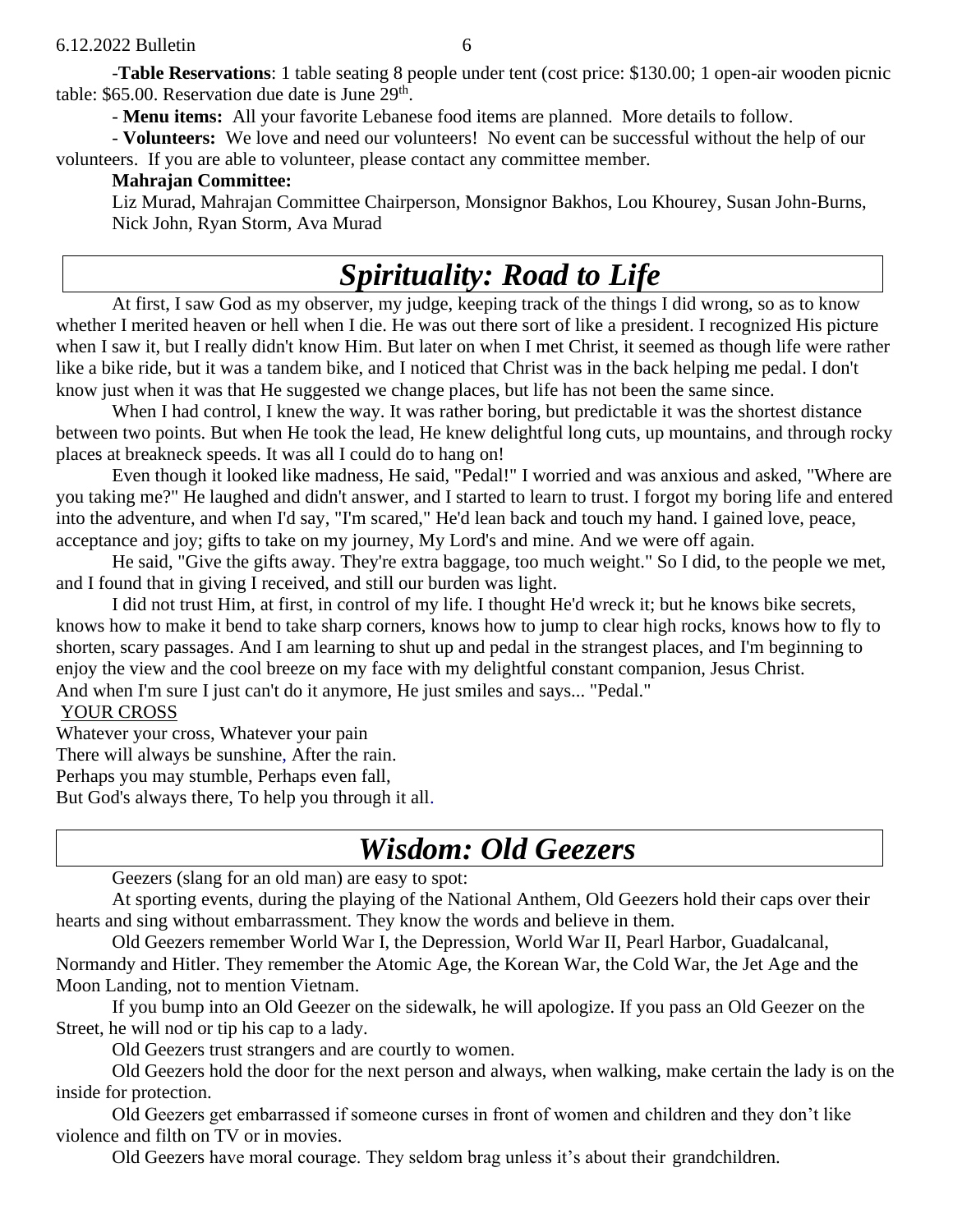It's the Old Geezers who know our great country is protected, not by politicians or lawyers, but by the young men and women in the military serving their country.

This country needs Old Geezers with their decent values. We need them now more than ever. Thank' God for Old Geezers!

#### *Story*

Little Harry came into the kitchen where his mother was making dinner. His birthday was coming up and he thought this was a good time to tell his mother what he wanted. "Mom, I want a bike for my birthday."

Little Harry was a bit of a troublemaker. He had gotten into trouble at school and at home. His mother asked him if he thought he deserved to get a bike for his birthday. Harry, of course, thought he did.

His mother, being a Christian woman, wanted Harry to reflect on his behavior over the last year. "Go to your room, Harry, and think about how you have behaved this year. Then write a letter to God and tell Him why you deserve a bike for your birthday."

Harry stomped up the steps to his room and sat down to write God a letter.

Letter 1: "Dear God, I have been a very good boy this year and I would like a bike for my birthday. I want a red one. Your friend, Harry."

Harry knew this wasn't quite true. He had not been a very good boy this year, so he tore up the letter and started over.

Letter 2: "Dear God, This is your friend, Harry. I have been a pretty good boy this year and I would like a red bike for my birthday. Thank you. Your friend, Harry."

Harry knew this wasn't really true, either. So, he tore up the letter and started again.

Letter 3: "Dear God, I have been an "ok" boy this year. I still would really like a red bike for my birthday. Harry."

Harry knew he couldn't send this letter to God either. So, he wrote another.

Letter 4: "God, I know I haven't been a good boy this year. I am very sorry. I will be a good boy if you just send me a red bike for my birthday. Please! Thank you, Harry."

Harry knew, even if what he wrote was true, this letter was not going to get him a bike. By now, he was very upset. He went downstairs and told his mom that he wanted to go to church. Harry's mother thought her plan had worked as Harry looked very sad.

"Just be home in time for dinner," his mother said. Harry walked down the street to the church on the corner. He went into the church and up to the altar and looked around to see if anyone was there. Not seeing anyone, he bent down and picked up a statue of the Virgin Mary. He slipped it under his shirt and ran out of the church, down the street, into the house, and up to his room. He shut the door to his room and sat down with a piece of paper and a pen.

Letter 5: "God, I'VE GOT YOUR MAMA. IF YOU WANT TO SEE HER AGAIN, SEND THE BIKE."

### *A Time to Laugh (14)*

### *Grace*

One Sunday morning after Church God and St Peter went to play golf. God teed off. He gave a mighty swipe and sliced the ball off into the rough beside the fairway.

Just as the ball was about to hit the ground, a rabbit darted out of a bush, picked it up in his mouth and ran with it down the fairway. Suddenly an eagle swooped down, picked the rabbit up in its claws and flew it over the green. A man with a rifle aim and shot the eagle in mid-flight the eagle let go of the rabbit. The rabbit fell onto the green and the ball rolled out of its mouth into the hole.

St. Peter turned to God in annoyance and said: *"Come on now! Do you want to play golf or do you want to fool around?"*

## *Ohhhhhhhhhh!!!*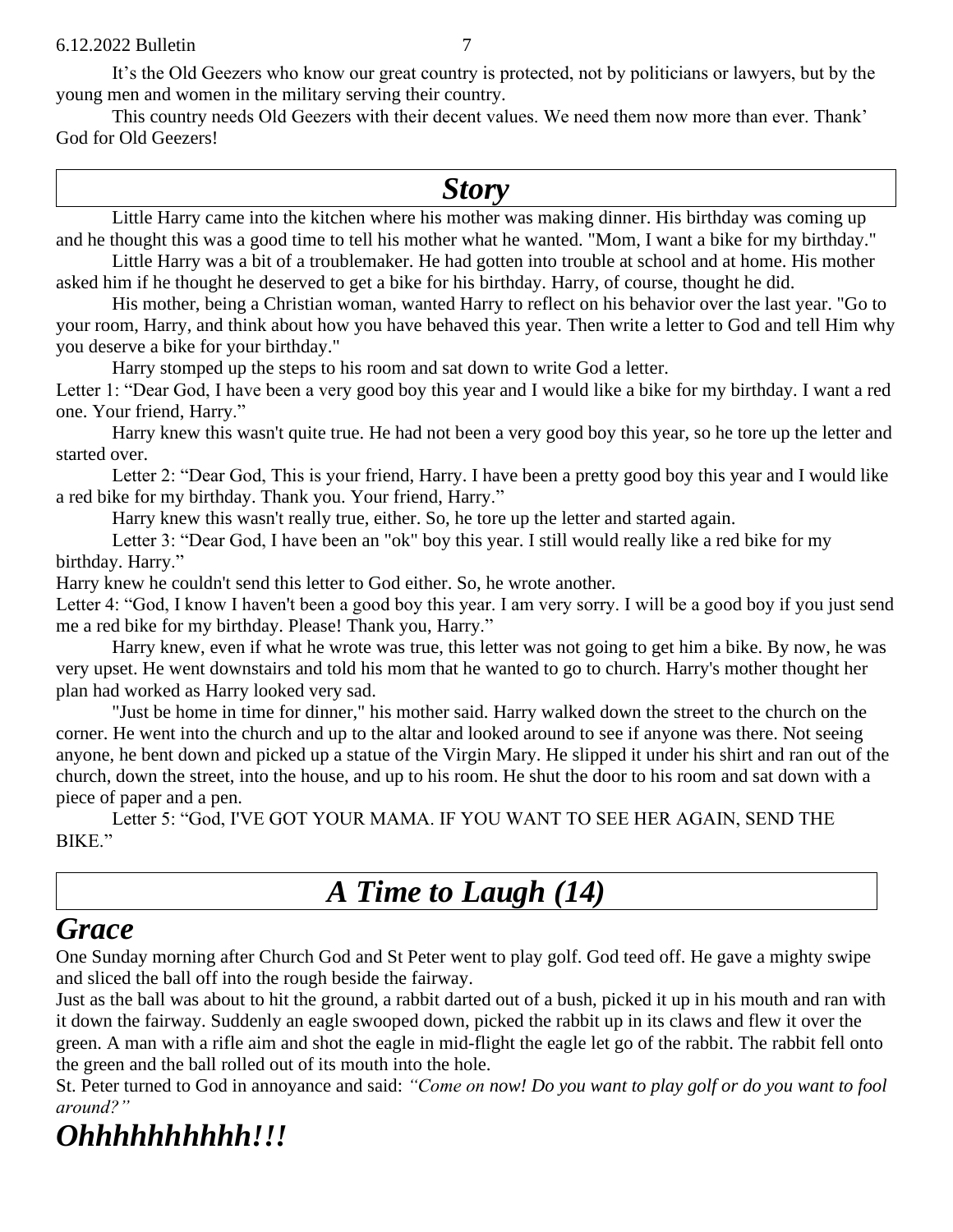An enthusiastic young man who had just graduated as a plumber was taken to see Niagara Falls. He studied it for a minute, then said: *"I think I can fix this."*

# *The Self*

The choir was going through its final rehearsal in the midst of pandemonium because the stage crew was busy putting the finishing touches to the stage.

When one young fellow began hammering away so loudly that the din became intolerable, the conductor stopped the singing and looked at him pleadingly.

*"Go right ahead with the singing, conductor,"* the merry worker said. *"They've not disturbing me."*

# *The Self*

*"What is that door doing under your arm?" "It's the front door of my house. I lost the key, and am taking it to have a fresh key made." "Make sure you don't lose the door now, or you won't be able to enter your house." "Well, I left a window open just to be on the safe side."*

# *Truth*

Judge: *"What's your age?"* Convict: *"Twenty-two sir."*

Judge: *"That's what you've been telling us* 

*for the last ten years."*

Convict: *"That's right, sir. I'm not the type that says one thing today and another tomorrow."*

# *Anatomy of a Committee*

A committee has six or more legs and no brain.

# *Mark 17*

A minister told his congregation, "Next week I plan to preach about the sin of lying. To help you understand my sermon, I want you all to read Mark chapter 17."

The following Sunday, as he prepared to deliver his sermon, the minister asked for a show of hands. He wanted to know how many had read Mark chapter 17. Every hand went up.

The minister smiled and said, "Mark has only sixteen chapters. I will now proceed with my sermon on the sin of lying."

# *Famous Quotes (15)*

--Before beginning, prepare carefully. (Cicero)

--I start where the last man left off. (Thomas Edison)

- --Begin it, and the work will be completed. (Johann Goethe)
- --Once begun, a task is easy. (Horace)
- --Great is the art of beginning, but greater is the art of ending. (H. Longfellow)
- --The beginning is the most important part of the work. (Plato)
- --Believe not all that you see nor half what you hear.
- --What a man desires he easily believes.
- --Seeing is believing.

--Every man who attacks my belief diminishes in some degree my confidence in it, and therefore makes me uneasy, and I am angry with him who makes me uneasy. (Samuel Johnson)

- --If you love not the noise of bells, why do you pull the ropes?
- --A full belly is the mother of all evil.
- --An empty belly hears nobody.
- --When the belly is full, the mind is amongst the maids.
- --To accept a benefit is to sell one's freedom. (Latin proverb)